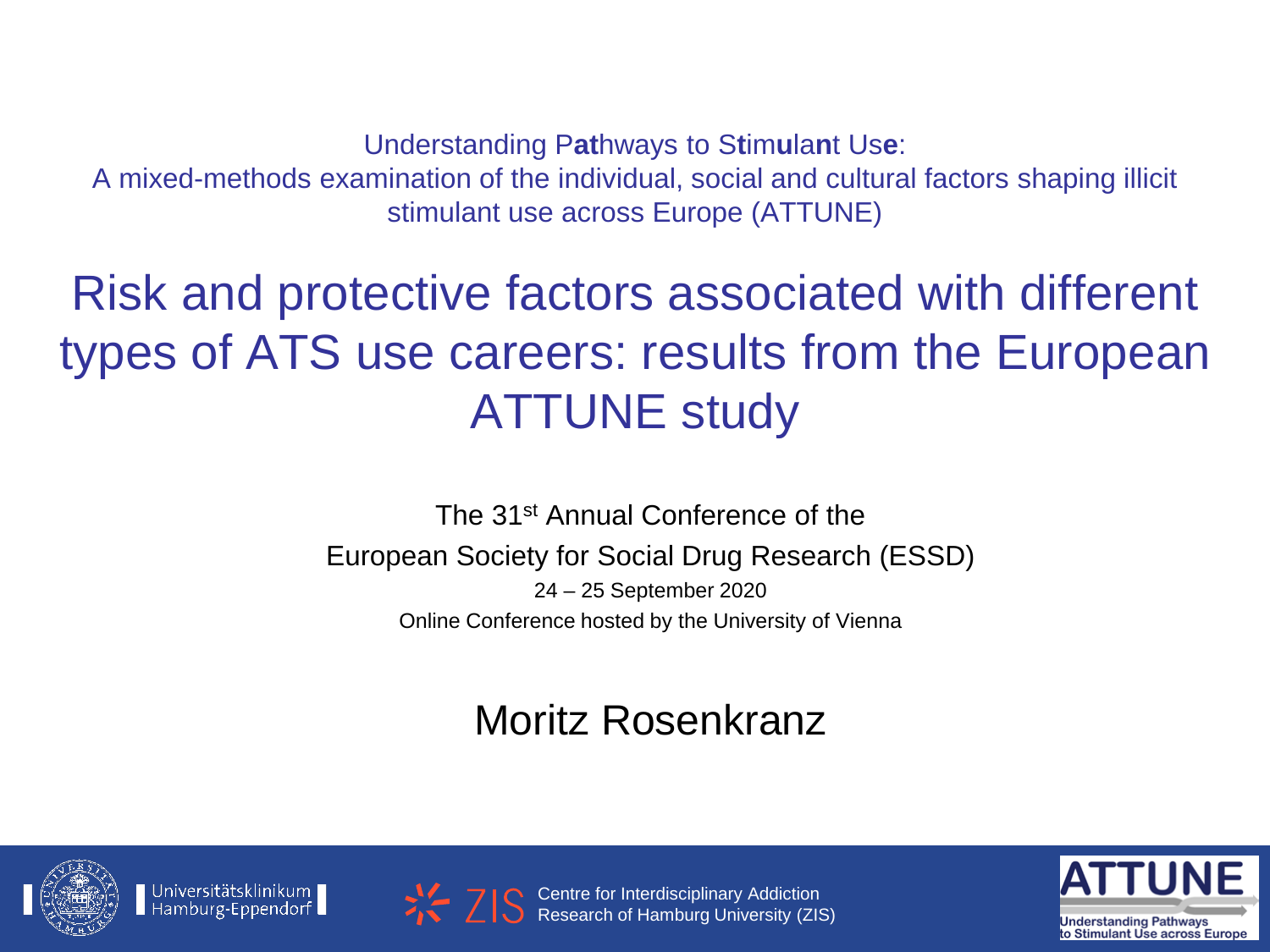# Background and Aim

**Background** 

- Amphetamine-type stimulants (ATS) ranked world's and Europe´s second most used drugs after cannabinoids (UNODC)
- Little is known about the factors which are associated with the development of different ATS use patterns

Aim

- Increase of our understanding of pathways to ATS use and the development of different ATS use patterns
- Identification of **risk and protective factors** regarding problematic ATS use







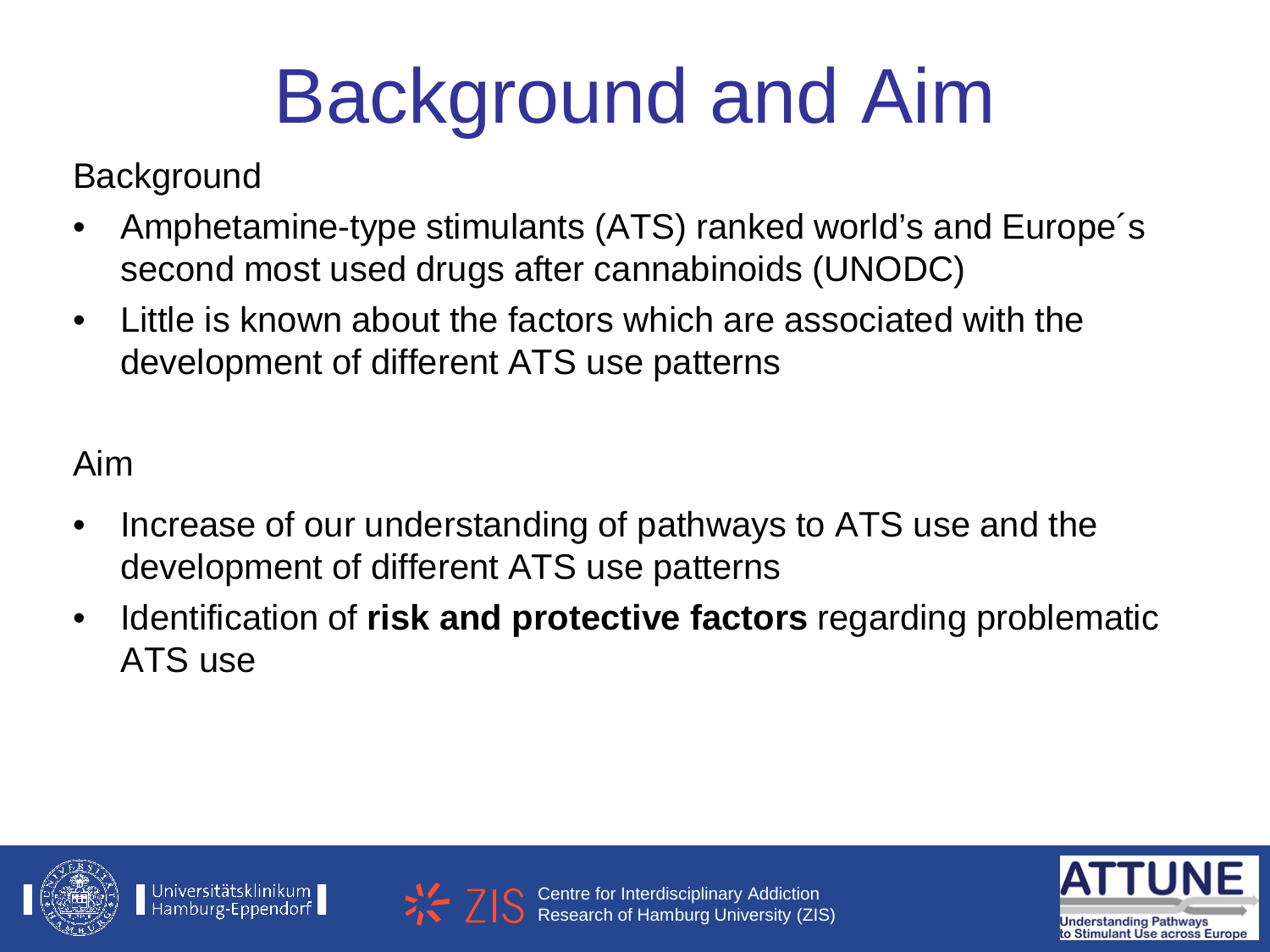# Design and Methods

- Sequential, exploratory, cross-sectional, mixed-methods, stratified
- Two core Modules
	- **Module 1**: qualitative methods (semi-structured face-to-face interviews)
	- **Module 2**: quantitative methods (face-to-face CAPI-interviews with structured questionnaires)
- Both modules use "biographical research" based on the **biopsychosocial model** (individual, social dynamics, cultural/ environment) to investigate on ATS pathways and careers
- Data collection in five European countries (GER, CZ, NL, UK, PL)







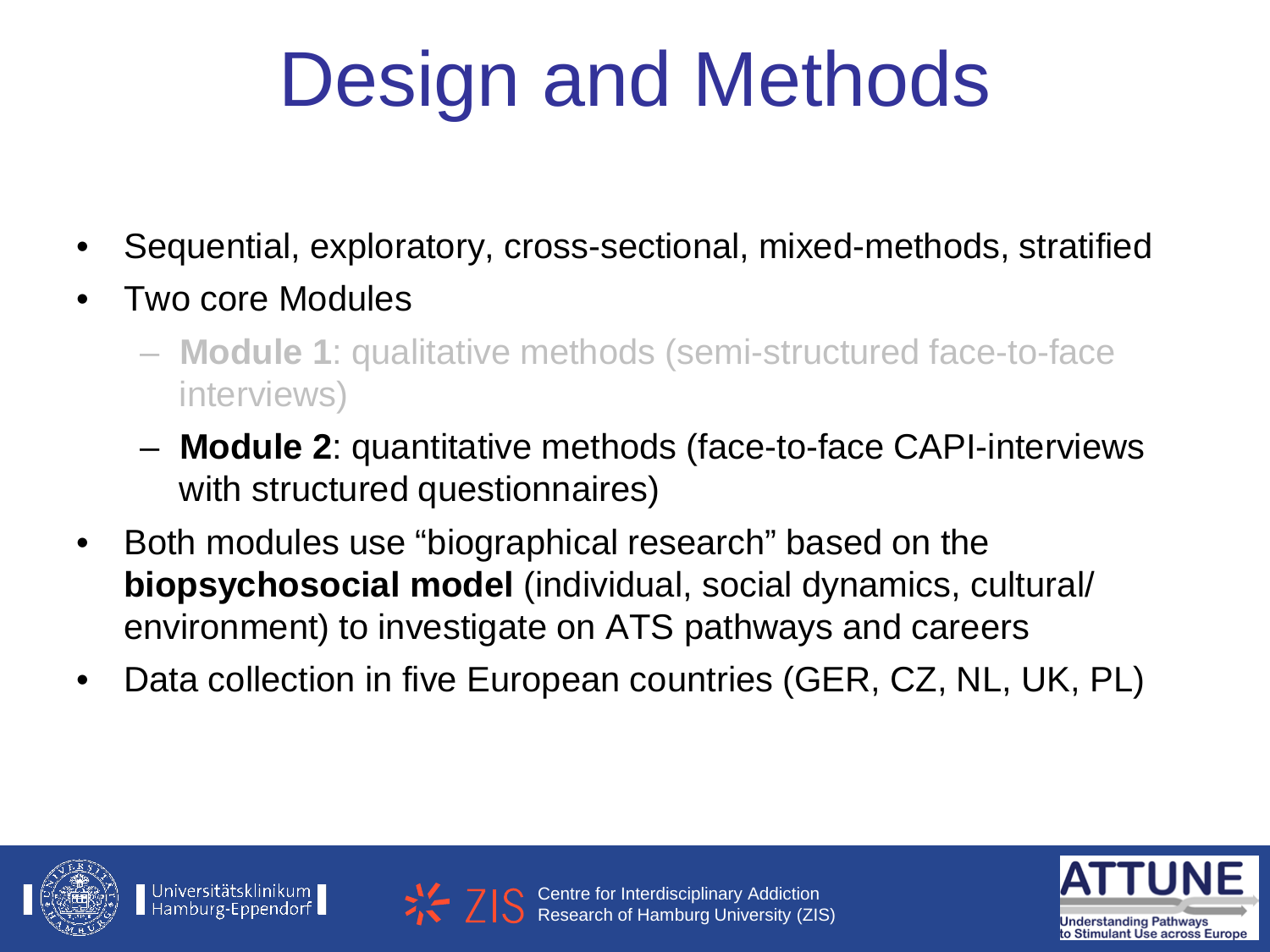## Analysis Groups: different types of ATS use careers

- Total Sample **N=1656**
- Participants were allocated to five different analysis groups (types of ATS career) depending on the **mean number of ATS consumption days per year of ATS career**
- We regard the analysis groups as the (current) endpoint of participant´s **ATS career** (timespan from first use to current last use)

|                | <b>Type of ATS career</b> | Ø consumption days<br>per year of ATS<br>consumption career | <b>Sample sizes</b><br><b>N</b> total=1656 |
|----------------|---------------------------|-------------------------------------------------------------|--------------------------------------------|
| 1              | never used                | O                                                           | 347 (21%)                                  |
| $\overline{2}$ | rarely used               | $1 - 5$                                                     | 259 (16%)                                  |
| 3 <sup>1</sup> | moderately used           | $6 - 20$                                                    | 279 (17%)                                  |
| 4              | frequently used           | $21 - 365$                                                  | 298 (18%)                                  |
|                | 5 SDS positive            | $SDS \geq 4$                                                | 473 (29%)                                  |



Universitätsklinikum<br>Hamburg-Eppendorf



Centre for Interdisciplinary Addiction Research of Hamburg University (ZIS)

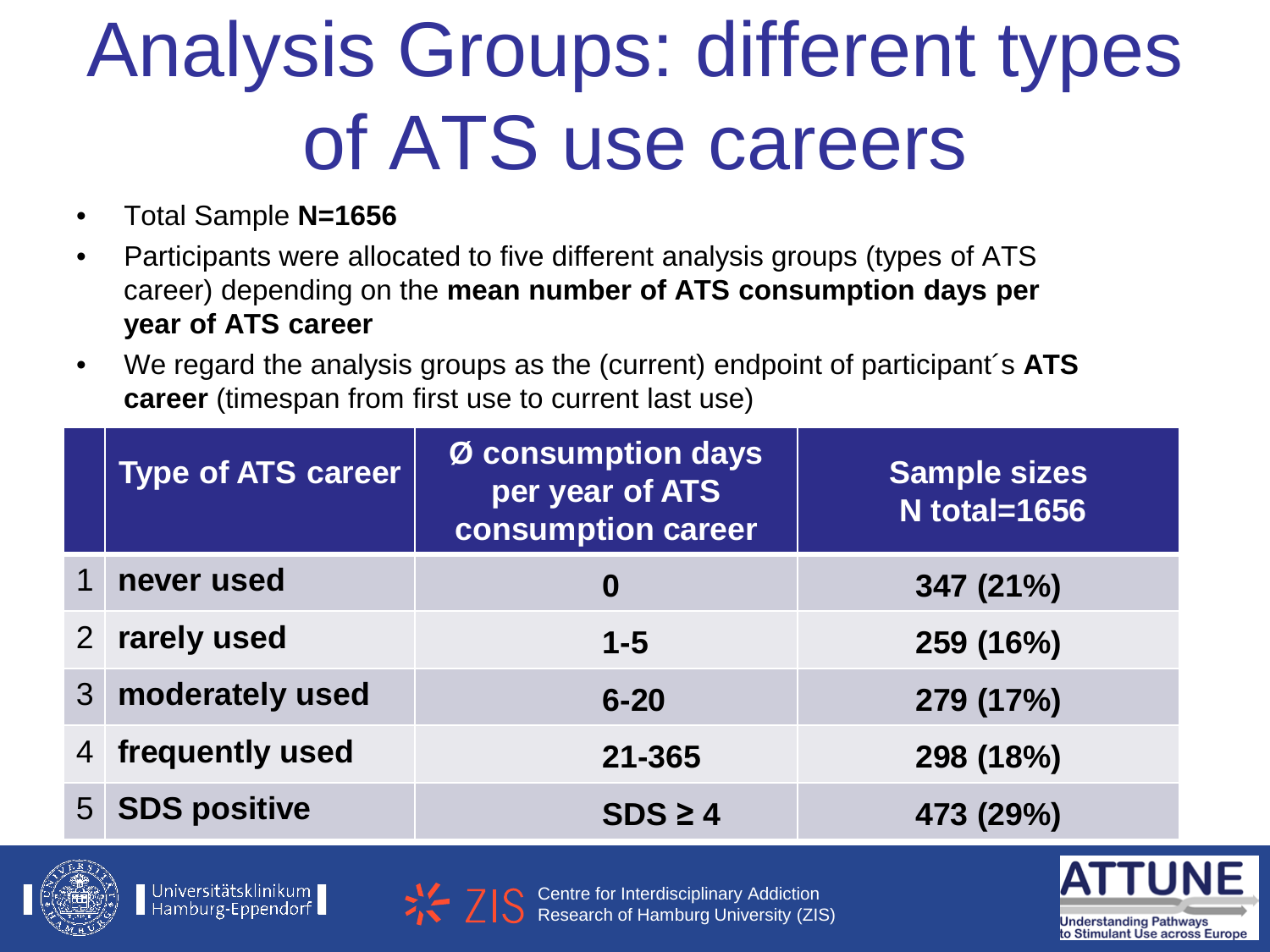### Sociodemographics

|                                            |                         |                     | mode-               | $fre-$               | <b>SDS</b>            |                     |
|--------------------------------------------|-------------------------|---------------------|---------------------|----------------------|-----------------------|---------------------|
|                                            | never used<br>$N = 347$ | rarely<br>$N = 259$ | rately<br>$N = 279$ | quently<br>$N = 298$ | positive<br>$N = 473$ | total<br>$N = 1656$ |
| Gender, % ***                              |                         |                     |                     |                      |                       |                     |
| female                                     | 60.5                    | 45.6                | 41.9                | 32.9                 | 35.3                  | 42.9                |
| male                                       | 38.9                    | 54.1                | 57.3                | 67.1                 | 64.1                  | 56.6                |
| other/ preferred not to indicate           | 0.6                     | 0.4                 | 0.7                 | 0.0                  | 0.6                   | 0.5                 |
| Age, mean (SD) ***                         | 31.4(10.4)              | 31.7(8.8)           | 28.6(7.9)           | 31.5(9.6)            | 32.8(9.3)             | 31.4(9.4)           |
| <b>Currently in relationship, % ***</b>    | 61.7                    | 58.3                | 52.0                | 47.0                 | 39.5                  | 50.5                |
| Having children, % ***                     | 27.7                    | 27.4                | 20.1                | 30.9                 | 42.5                  | 31.2                |
| <b>Current living situation, % ***</b>     |                         |                     |                     |                      |                       |                     |
| stable                                     | 95.4                    | 93.8                | 93.2                | 84.6                 | 67.7                  | 84.9                |
| precarious                                 | 4.6                     | 6.2                 | 6.8                 | 15.4                 | 32.3                  | 15.1                |
| <b>Educational status, % ***</b>           |                         |                     |                     |                      |                       |                     |
| below upper secondary                      | 4.9                     | 10.0                | 7.9                 | 24.2                 | 35.5                  | 18.4                |
| upper secondary through short-             |                         |                     |                     |                      |                       |                     |
| cycle tertiary                             | 48.7                    | 38.6                | 47.7                | 55.4                 | 50.1                  | 48.6                |
| bachelor through doctoral                  | 46.4                    | 51.4                | 44.4                | 20.5                 | 14.4                  | 33.0                |
| Low income, % ***                          | 25.6                    | 23.6                | 40.1                | 36.9                 | 51.2                  | 37.1                |
| <b>Currently unemployed, % ***</b>         | 15.9                    | 17.8                | 20.4                | 39.6                 | 60.9                  | 34.1                |
| Social integration index, mean (SD)<br>*** | 7.2(2.0)                | 7.1(2.1)            | 6.9(2.2)            | 6.7(2.4)             | 5.6(2.5)              | 6.6(2.4)            |
| (Rather) satisfied with life in            |                         |                     |                     |                      |                       |                     |
| general, % ***                             | 76.9                    | 74.9                | 82.1                | 63.8                 | 44.8                  | 65.9                |



Universitätsklinikum<br>Hamburg-Eppendorf



Centre for Interdisciplinary Addiction Research of Hamburg University (ZIS)

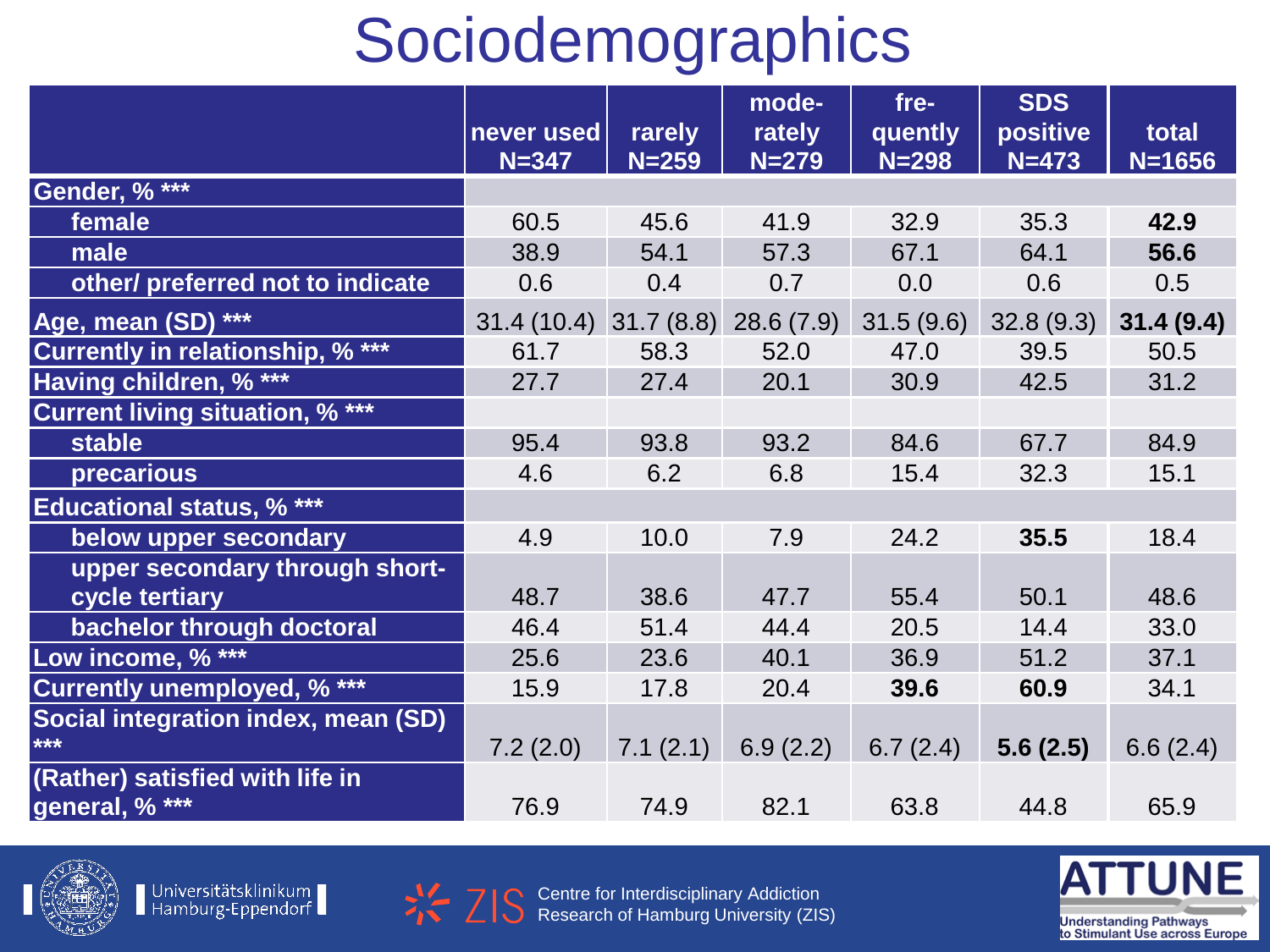#### **Logistic regression model for the prediction of allocation to ATS use career type: rare, moderate and frequent users in comparison with SDS-positive users**

| Model Fit: Chi <sup>2</sup> =749.42; df=45; p< 0.001<br>$R^2$ (Nagelkerke)=49.1; | rarely    |       | moderately |       | frequently |       |
|----------------------------------------------------------------------------------|-----------|-------|------------|-------|------------|-------|
|                                                                                  | <b>OR</b> | Sig.  | <b>OR</b>  | Sig.  | <b>OR</b>  | Sig.  |
| <b>SOCIODEMOGRAPHICS</b>                                                         |           |       |            |       |            |       |
| Age (years)                                                                      | 1.02      | 0.066 | 0.98       | 0.117 | 1.01       | 0.410 |
| <b>Educational level: high</b>                                                   | 1.76      | 0.014 | 1.57       | 0.037 | 0.79       | 0.289 |
| Income: medium to high                                                           | 1.88      | 0.005 | 0.91       | 0.627 | 1.40       | 0.048 |
| <b>Satisfaction with life: satisfied</b>                                         | 0.99      | 0.982 | 2.24       | 0.001 | 1.03       | 0.863 |
| Social integration index (1-10)                                                  | 1.03      | 0.624 | 0.94       | 0.147 | 1.08       | 0.050 |
| <b>DRUG USE</b>                                                                  |           |       |            |       |            |       |
| Age at first ATS use (years)                                                     | 0.99      | 0.672 | 1.01       | 0.749 | 0.95       | 0.011 |
| No ATS consumption motive "coping"                                               | 9.04      | 0.000 | 3.52       | 0.000 | 2.44       | 0.006 |
| No ATS use on workdays during daytime                                            | 10.27     | 0.000 | 6.30       | 0.000 | 1.98       | 0.000 |
| No experience of negative consequences of ATS use                                | 6.79      | 0.000 | 2.67       | 0.055 | 1.50       | 0.464 |
| No lifetime consumption of non-prescribed<br>tranquilisers                       | 1.76      | 0.014 | 1.07       | 0.740 | 0.72       | 0.056 |
| No injecting drug use lifetime                                                   | 2.50      | 0.040 | 1.89       | 0.084 | 0.65       | 0.056 |
| No drug treatment lifetime                                                       | 3.11      | 0.000 | 2.46       | 0.000 | 1.67       | 0.009 |
| <b>BURDEN</b>                                                                    |           |       |            |       |            |       |
| Number of negative life events after onset of ATS use                            | 0.90      | 0.124 | 0.89       | 0.039 | 0.86       | 0.001 |
| <b>HEALTH AND MIND</b>                                                           |           |       |            |       |            |       |
| <b>General Self-Efficacy Scale (1-4)</b>                                         | 0.74      | 0.150 | 0.97       | 0.887 | 1.75       | 0.001 |
| No psychiatric diagnosis lifetime                                                | 1.91      | 0.003 | 1.69       | 0.009 | 1.69       | 0.003 |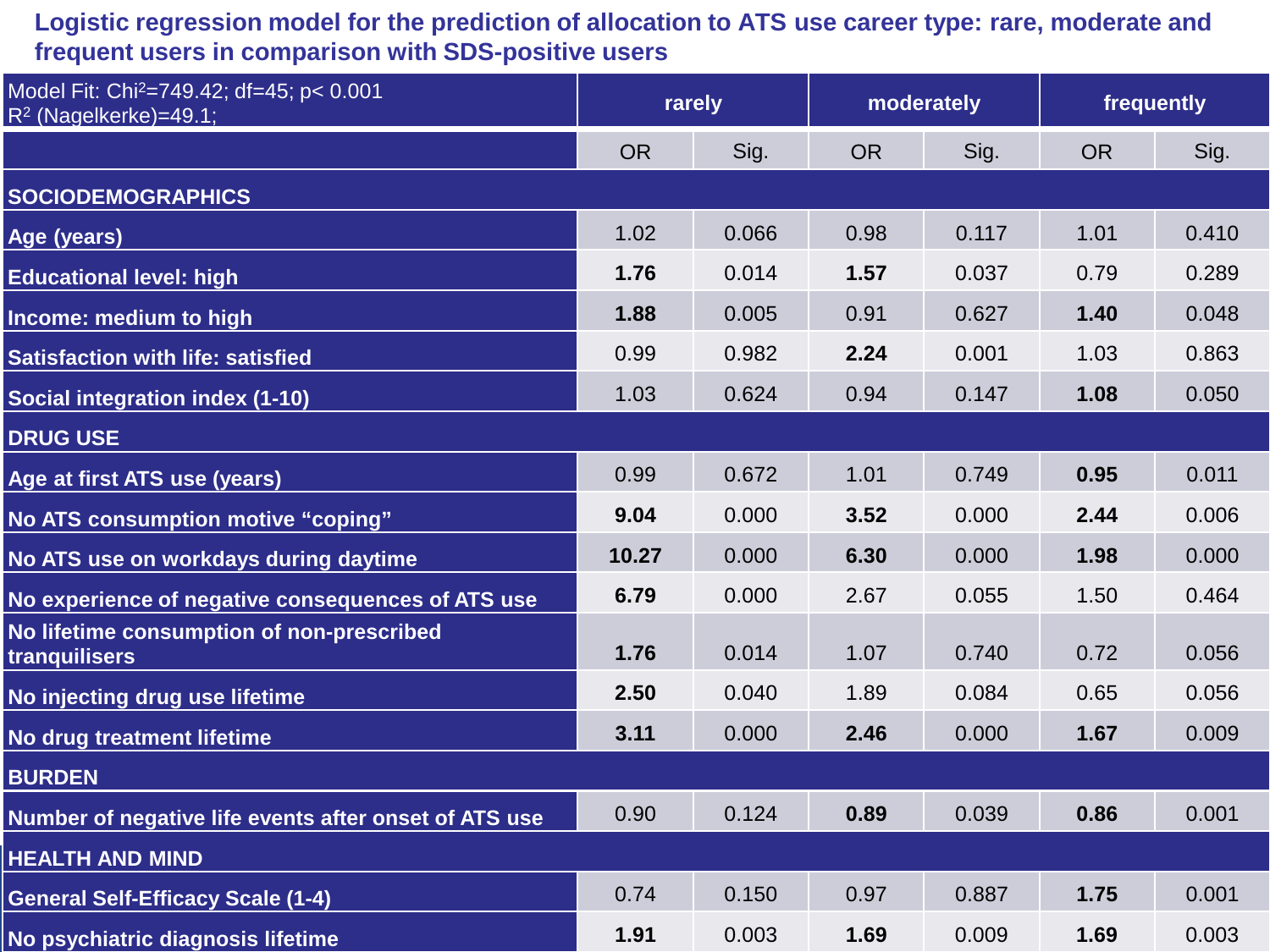### **Risk factors**

| <b>Risk factors</b>                 |                                                                                                                 | <b>Possible link to problematic ATS use</b>                                                                                                                                                                                                                                                        |
|-------------------------------------|-----------------------------------------------------------------------------------------------------------------|----------------------------------------------------------------------------------------------------------------------------------------------------------------------------------------------------------------------------------------------------------------------------------------------------|
| $\bullet$<br>$\bullet$              | <b>Low educational level</b><br>Low income                                                                      | ATS might be used to escape from rather difficult socioeconomic<br>conditions of life for a moment. Users being confronted with such living<br>conditions might have the feeling to have nothing to lose, i.e.<br>uncontrolled ATS use cannot endanger occupational success or social<br>prestige. |
| $\bullet$<br>$\bullet$<br>$\bullet$ | <b>Biographical burden (stressful</b><br>life events)<br>ATS use motive coping<br><b>Mental health problems</b> | Users try to cope with the long term impact of stressful life events on<br>their mental health condition by using ATS and perceive this self-<br>medication as (short-term) effective.                                                                                                             |
| $\bullet$                           | <b>Continuation of ATS use despite</b><br>negative consequences                                                 | Some users ignore negative consequences of ATS use and<br>consequently do not reduce their use. If a dependency is subsequently<br>developed, consumption cannot be reduced easily despite negative<br>consequences.                                                                               |
| $\bullet$<br>$\bullet$              | Use of methamphetamine<br>Injecting drug use                                                                    | Methamphetamine use has a high potential of dependency because of<br>its specific drug properties (short duration of effect, sudden onset,<br>strong effect). Injecting drug use is the most risky route of<br>administration in terms of dependency and harms to users' health.                   |



Universitätsklinikum<br>Hamburg-Eppendorf



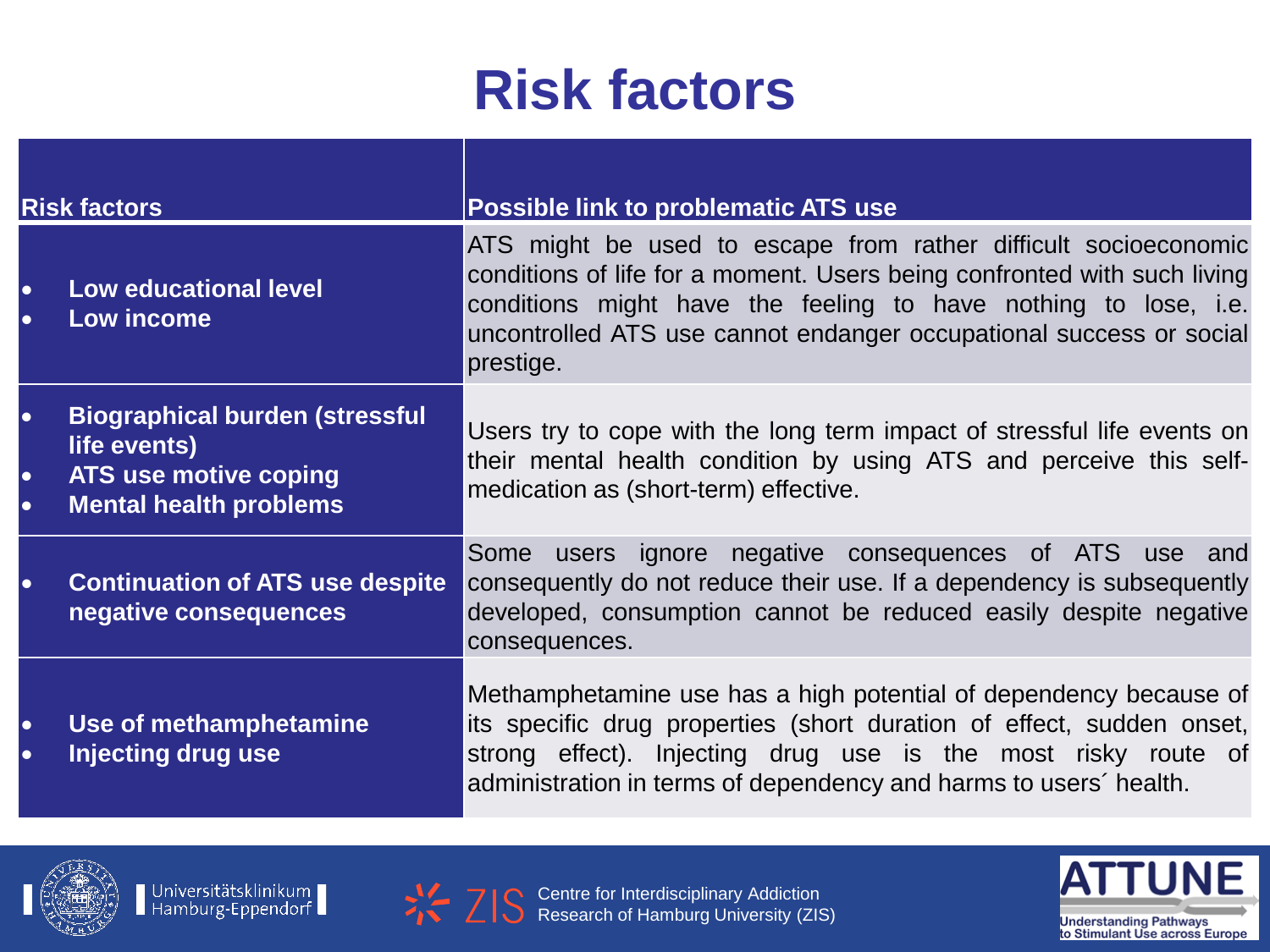### **Protective factors**

| <b>Protective factors</b> |                                                                                | <b>Possible link to controlled ATS use</b>                                                                                                                                                                                                                            |  |  |  |
|---------------------------|--------------------------------------------------------------------------------|-----------------------------------------------------------------------------------------------------------------------------------------------------------------------------------------------------------------------------------------------------------------------|--|--|--|
| $\bullet$<br>$\bullet$    | <b>Following consumption rules</b><br>No ATS use on workdays during<br>daytime | Following self-imposed consumption rules might help users to organize<br>their ATS use in a way that it does not endanger important obligations<br>in everyday life (job, studies, family life). A crucial rule seems to be the<br>limitation of use on leisure time. |  |  |  |
| $\bullet$<br>Ю            | <b>Higher self-efficacy</b><br><b>Reduced sensation seeking</b>                | A higher self-efficacy obviously supports the control of ATS use and<br>helps to reach phases of abstinence every once in a while, just as<br>reduced urge for sensation-seeking.                                                                                     |  |  |  |



Universitätsklinikum<br>Hamburg-Eppendorf



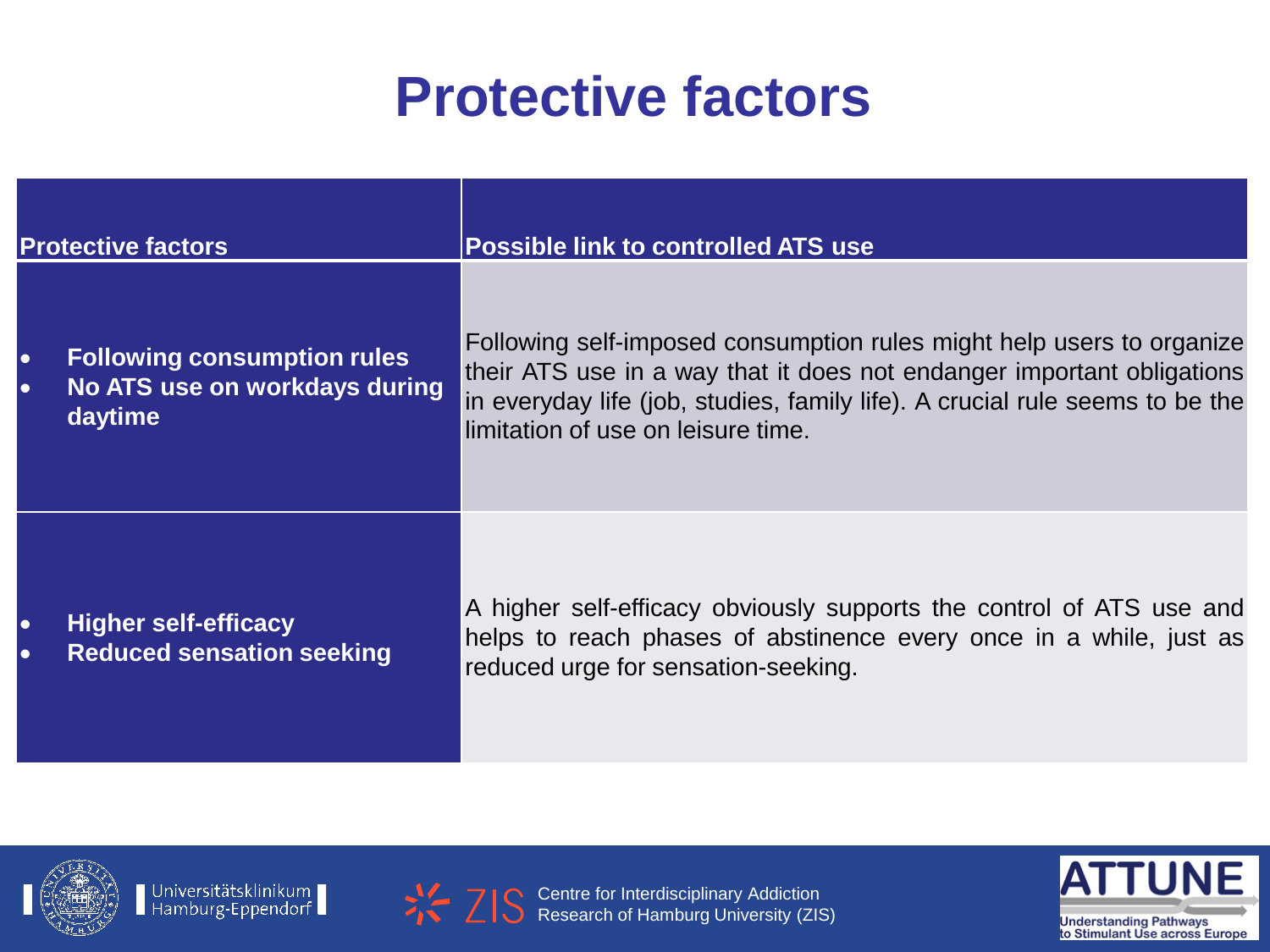## Limitations

- Purposive sampling
- Years of abstinence may be included in one´s career, but we believed this to be the best approximation to the average consumption frequency
- Cross-sectional design: It is not ruled out that some of the factors might have occurred when a problematic or dependent ATS consumption pattern was already established
- ATS related factors might hide the effects of factors of social integration







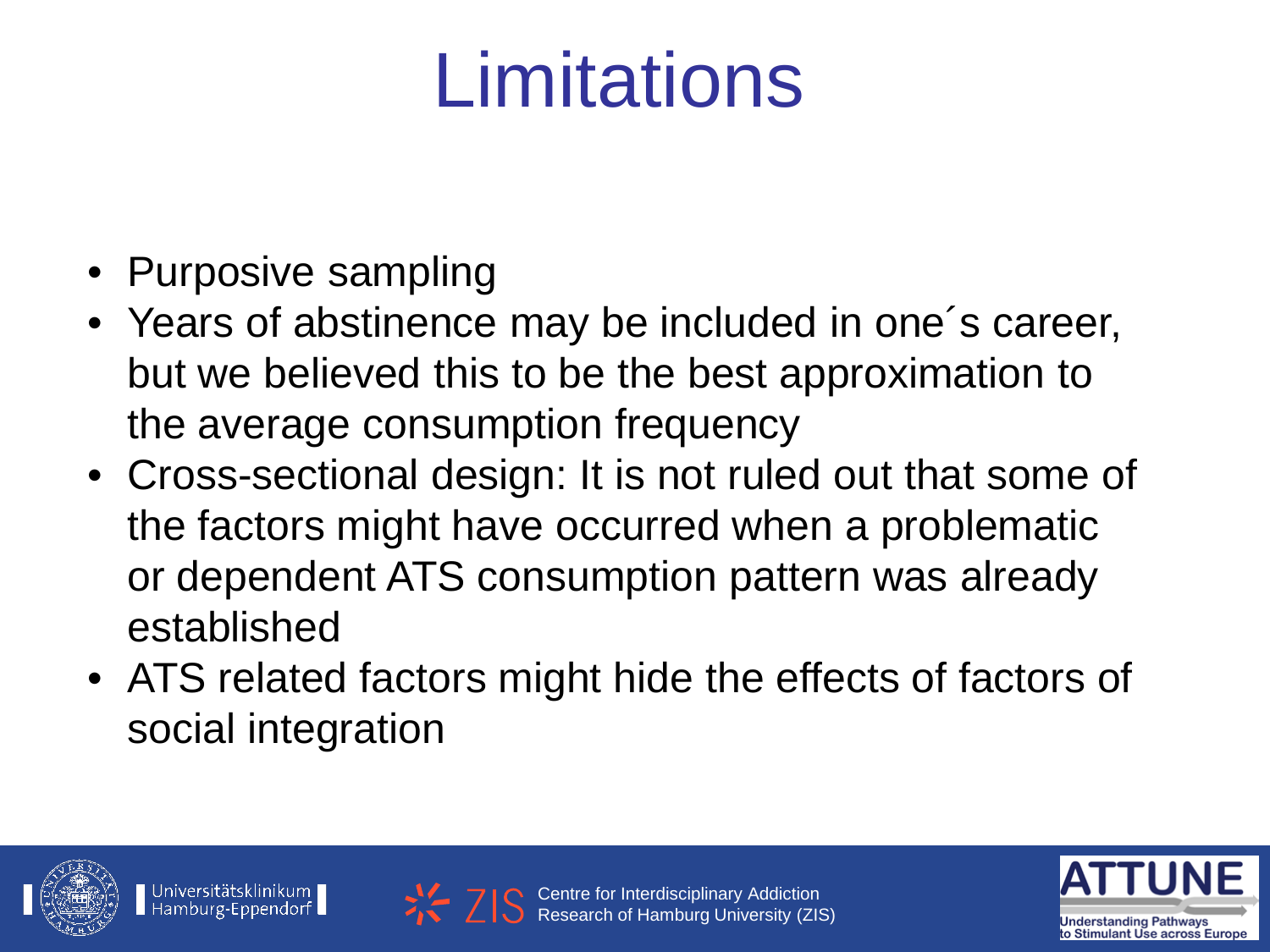## **Conclusions**

- ATS users are a highly heterogeneous group
- Many of the respondents have developed an ATS consumption career that can be considered as unproblematic overall: Among rare or moderate but also among many frequent ATS users, consumption behaviour did not impair everyday life
- The situation is quite different regarding ATS users, who have experienced significant physical and mental side effects as a result of the use of ATS and who have severely disregarded everyday obligations.
- ATS use which is embedded in the leisure and consumption cultures of integrated users remains mostly episodic. The investigated patterns of frequent and dependent ATS use show that intensive use does not have to be problematic but combined with various risk factors it increases the probability of developing dependent use patterns.
- Measures of secondary prevention should take into account the heterogeneity of ATS users' consumption patterns and be tailored to the risk factors involved.
- Further analyses will focus on factors of social integration and skip ATS related factors, for this might reveal the association of social integration with problematic/dependent and integrated/controlled ATS use, respectively.